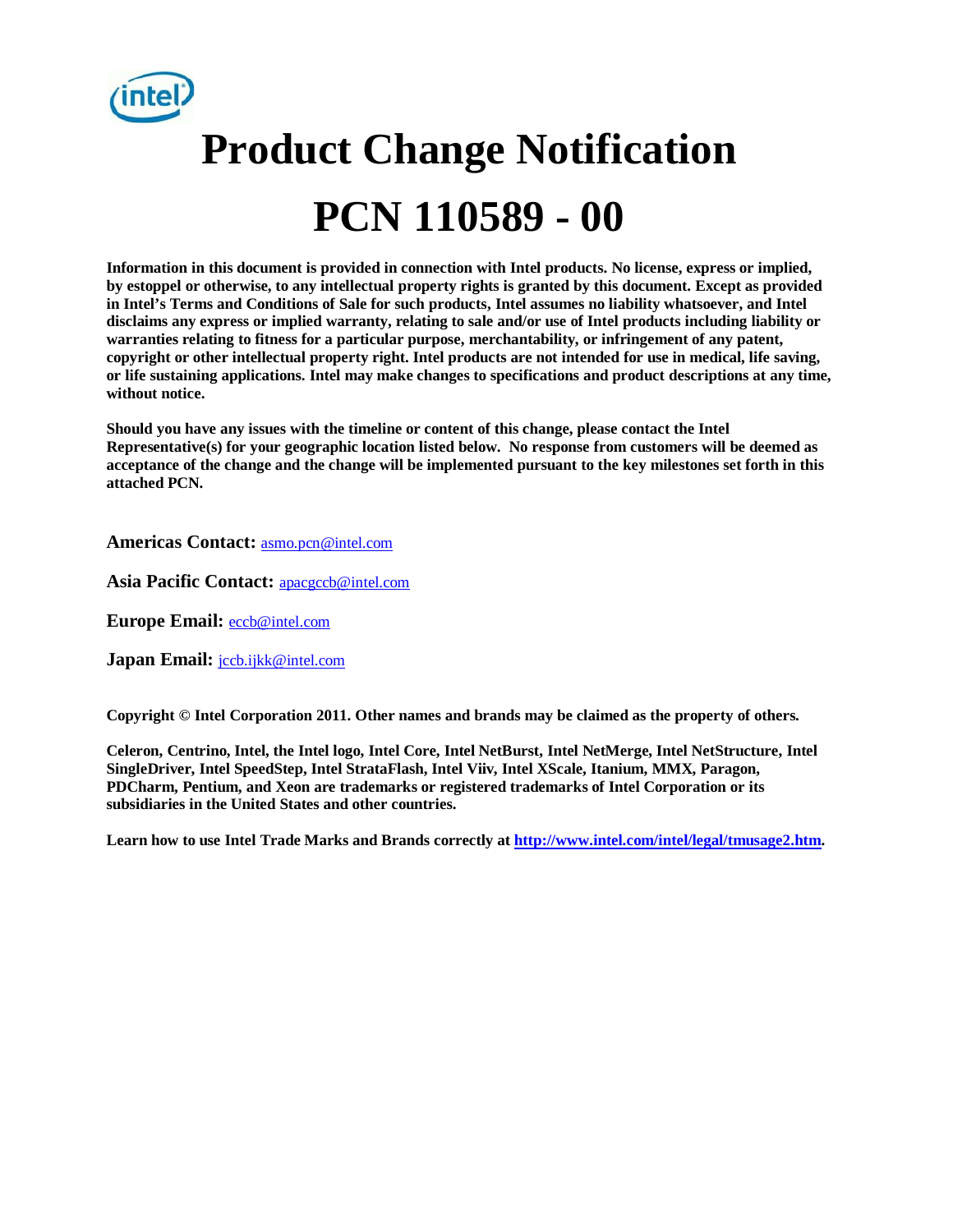# **Product Change Notification**

| <b>Change Notification #:</b> |  |
|-------------------------------|--|
| <b>Change Title:</b>          |  |

**Change Notification #: 110589 - 00 Change Title: Intel® X58 Express I/O Hub, PCN 110589-00, Product Discontinuance** 

**Date of Publication: October 3, 2011**

intel

#### **Key Characteristics of the Change:**

Product Discontinuance

#### **Forecasted Key Milestones:**

| <b>Product Discontinuance Program Support Begins:</b>                     | Oct 03, 2011 |
|---------------------------------------------------------------------------|--------------|
| Product Discontinuance Demand To Local Intel Representative: Jan 06, 2012 |              |
| <b>Finalize Discontinuance Assurance:</b>                                 | Feb 10, 2012 |
| <b>Last Corporate Assurance Product Critical Date:</b>                    | Apr 19, 2012 |
| <b>Last Product Discontinuance Order Date:</b>                            | Apr 27, 2012 |
| <b>Orders are Non-Cancelable and Non-Returnable After:</b>                | Apr 27, 2012 |
| <b>Last Product Discontinuance Shipment Date:</b>                         | Oct 05, 2012 |

#### **Description of Change to the Customer:**

Market demand for the products listed in the "Products Affected/Intel Ordering Codes" table below have shifted to other Intel® products. The products identified in this notification will be discontinued and unavailable for additional orders after the "Last Product Discontinuance Order Date" (see "Key Milestones" above).

#### **Customer Impact of Change and Recommended Action:**

Please determine your remaining demand for these products and place your "Last Product Discontinuance Orders" in accordance with the "Key Milestones" listed above. The Chipset products listed on the "Products Affected/Intel® Ordering Codes" table below will remain on Intel's Corporate Assurance Process until the "Last Product Discontinuance Order Date." "Finalize Discontinuance Assurance" is the date that customers must submit a sales order or Memorandum of Understanding (MOU) to hold the discontinued product assurance they have requested. The "Last Corporate Assurance Product Critical Date" is the last date that customers may submit a request for product utilizing Intel's Corporate Assurance Criticals Process. From date of PCN publication, interim booking and turn back deadlines or separate Letter Agreements will apply vs. the standard Corporate Assurance Process. The "Last Product Discontinuance Order Date" is the final day for customers to book the Assurance Intel® has granted after the "Last Corporate Assurance Product Critical Date."